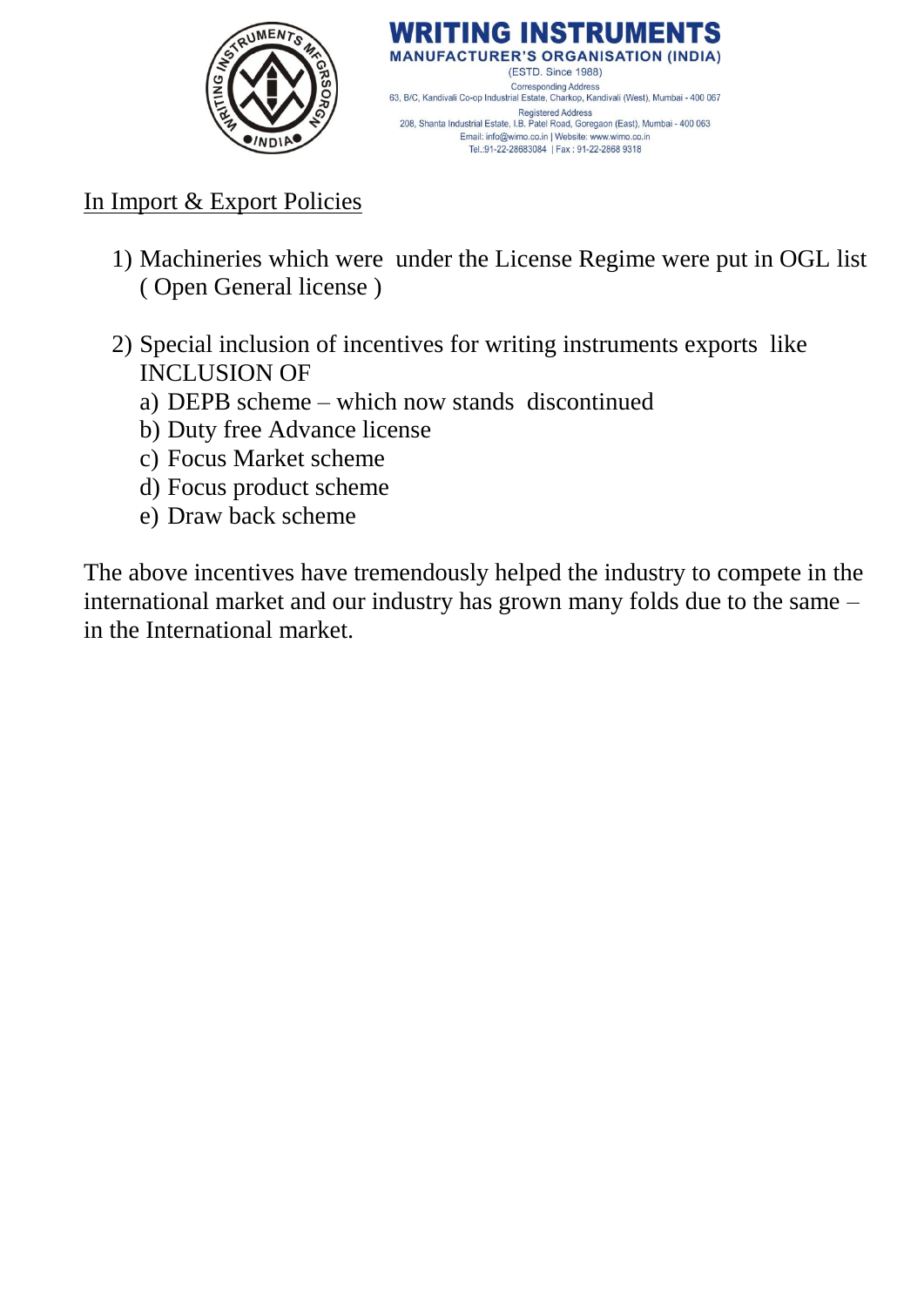

## In Customs & Excise duties

- 1) For last several years, there was no excise duty on Pens & parts of pens.
- 2) Even now there is only a minimal excise duty of 2% only on pens / FP / BP / Drawing inks.
- 3) Still there is no excise duty on parts of pens.
- 4) Special excise duty of 6% on the import of largely consumed inks like Ball point pen inks, Fountain pen inks and pens of value not exceeding Rs. 200/per piece.
- 5) And in the case of inks & refills consumed for the manufacture of pens of value not exceeding Rs.200/-, there would still be no excise duty.
- 6) There is Special customs duty of only 5% on the import of parts of pens.